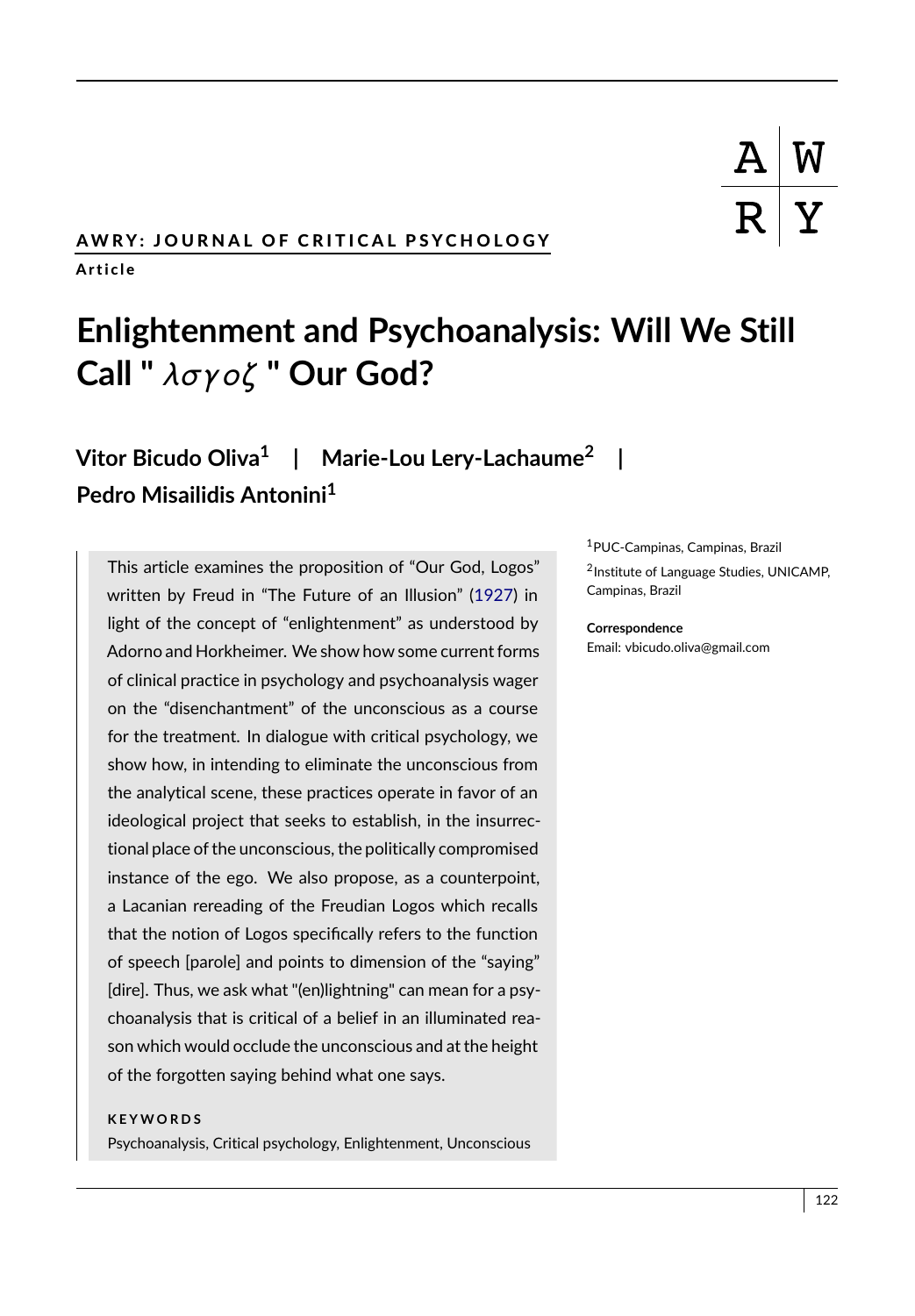Based<sup>[1](#page-1-0)</sup> on the concept of "Enlightenment" proposed by Adorno and Horkheimer in "Dialectic of Enlightenment" [\(2002\)](#page-11-1), we reflect on the "unser Gott  $\lambda \sigma \gamma o \zeta$ " (Freud, [1927,](#page-11-0) p. 89) ("Our God, Logos"), invoked by Freud in The Fu-ture of an Illusion [\(1975\)](#page-11-2). Bequeathed by Freud in Greek in the original German writing, the signifier "λσγοζ" draws our attention. On the one hand, this God arrives, surprisingly, at the end of a book whose dominant tone is quite antireligious, since it is Freud's intention to highlight the illusory nature of religious beliefs, as we will discuss further in the following sections of this article. In this sense, the invocation of a God may seem contradictory, even if it is the God of the defenders of science. On the other hand, the choice of the word maintained in Greek makes this word enigmatic, especially if we remember the extent of the range of the possible meanings of the word  $\lambda\sigma\gamma o\zeta$  in ancient Greek (reason, intelligence, argument, but also discourse, language, speech...). Provoked by both contradiction and enigma, we start from an inquiry in this article: which God would be this one,  $\lambda\sigma\gamma\sigma\zeta$ , to be invoked by Freud as the God of psychoanalysis? We unfold two possible interpretations of this untranslatable term, (that is to say, this term that "does not cease to (not) be translated" (Cassin, [2018\)](#page-11-3), seeking to put them into question in the contrasting light of Frankfurtian philosophy and Lacanian psychoanalysis.

First, we explore the scope of the possibility of a more traditional translation: God  $\lambda\sigma\gamma o\zeta$  as Reason. From this perspective, we encounter the conceptuality of "Enlightenment", as proposed by Adorno and Horkheimer in "Dialectics of Enlightenment" [\(2002\)](#page-11-1). The articulation with Frankfurtian philosophers allows the discussion of the theoretical consequences of a possibly "enlightened" reading of the Freudian text, which supports the development of mainstream psychological theories that wager on the "disenchantment" of the unconscious, leading to clinical practices which by intentionally overlooking the historical and material conditions that produce suffering end up individualizing suffering and pathologizing the subject, who must be held responsible for his "dysfunction" and find ways to individually overcome his afflictions through techniques of "adaptation". In dialogue with a critical psychology, we show how this clinical modality, when trying to eliminate the unconscious from the analytical scene, operates in favor of an ideological project that establishes, in the insurrectional space occupied by the unconscious, the politically compromised instance of the ego, as we will show later on. Finally, we propose, as a counterpoint, a Lacanian reading of the Freudian  $\lambda \sigma \gamma o \zeta$  that, without returning to the mythological record criticized by Frankfurtian philosophers, which recalls the notion of  $\lambda \sigma y \sigma \zeta$  as the sender to the function of speech [parole] and discourse in psychoanalysis. This wandering between readings and possible interpretations of the Freudian "Greek bearing gift" leads us, throughout the text, to intertwine four correlated efforts: pointing out several meanings of "criticism"; problematizing the lexical and metaphorical field of " lights" when employed in the field of psychoanalytic theory; examining the history of the relations between reason and unconscious; defending a practice of interpretation by which the unconscious, far from being progressively elucidated by a principle that would be exogenous to it, operates as a cause of his own knowledge, happening like a flash.

## **2** | **THE CONCEPT OF ENLIGHTENMENT AND ITS DIALECTICAL RELATION WITH THE MYTH**

In 1944 Adorno and Horkheimer wrote The Dialectic of Enlightenment, a compilation of fragmentary texts that would be published only in 1947, to explain for what reason "mankind, instead of entering a truly human state, is sinking into a new kind of barbarism" (Adorno & Horkheimer, [2002,](#page-11-1) p.14). In the text, the apparent contradiction between

<span id="page-1-0"></span><sup>1</sup>English revised by Talissa Ancona Lopez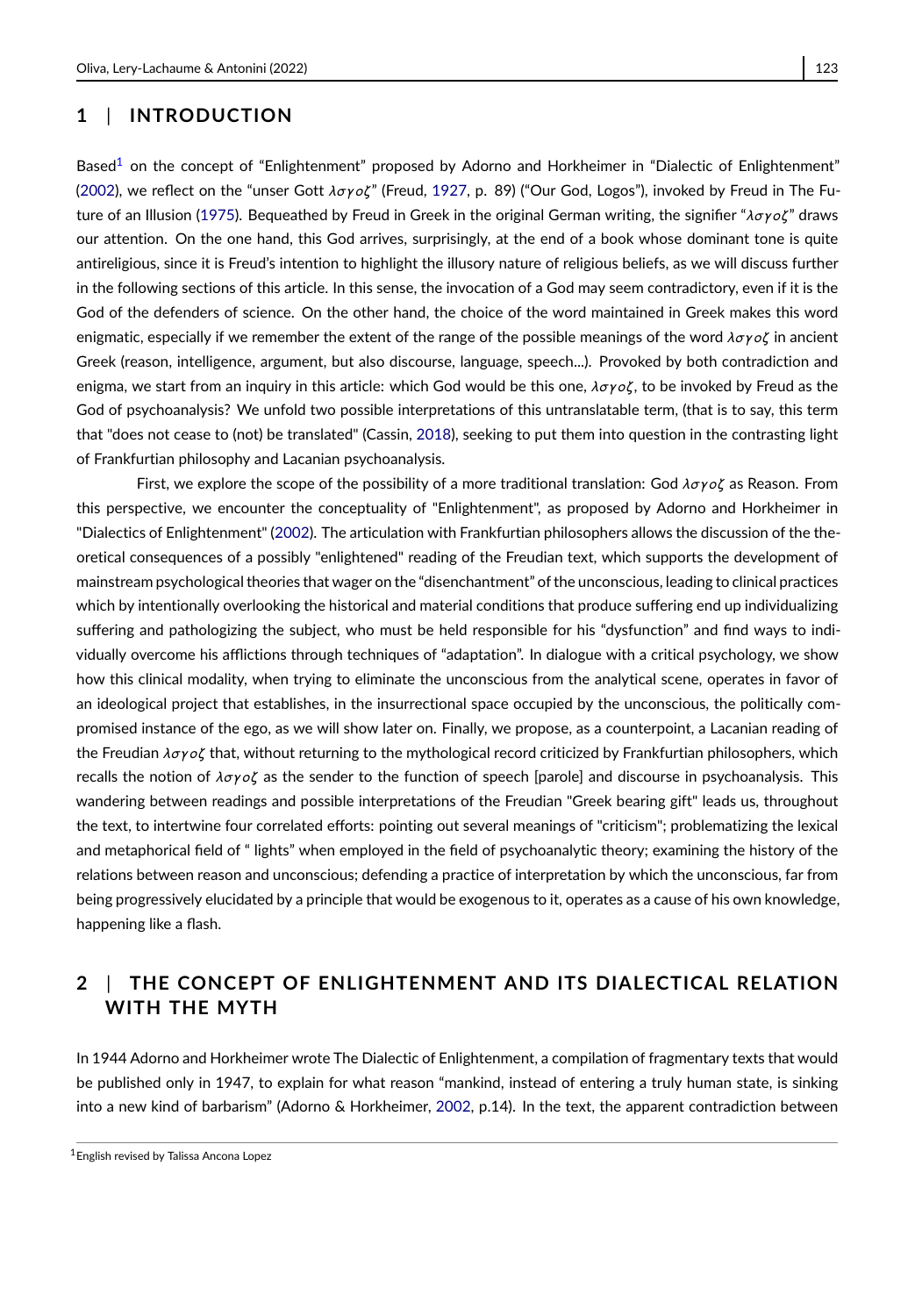scientific-technological progress and barbarism is dissolved into a complaint of the processual self-destruction of Enlightenment.

Engendered amid the desire to release men from fear, the project of Enlightenment finds the directions of its action in its premises: to drag objects into the illuminated horizon of knowledge – since the idea of a terrain situated beyond that horizon is, itself, the source of anguish. (Adorno & Horkheimer, [2002\)](#page-11-1). Its ultimate purpose was to rid men of fear, instituting them into the position of masters, as well as to produce, through technique, ways to instrumentalize nature in order to dominate nature itself as well as men themselves.

However, unlike the Kantian sense of enlightenment as a push to intellectual emancipation, the path of the project of enlightenment is, throughout history, the path to the disenchantment of nature through the dissolution of mythical thought. Thus some forms of knowledge were replaced by others in an attempt to become less prone to superstitious thought – that is to say of explaining nature's destructive forces as manifestations of the will of gods, for instance, the enlightened spirit would stick to the description of facts and the calculation of probabilities – gradually abandoning mythological thought for scientific rationality.

But it was men themselves who gifted nature with a mythological description and its destructive forces a humanized statute in the first place. Through the advent of representation, the myth could offer to its creators the possibility of dealing psychically with their "senseless anxiety" (Freud, [1975,](#page-11-2) p. 17). Wouldn't this attempt of signification denounce the very movement of the Enlightenment project? In its fundamental wager, that is, that "Humans believe themselves free of fear when there is no longer anything unknown" (Adorno & Horkheimer, [2002,](#page-11-1) p. 11), the path of enlightenment confuses itself with the one of the myths.

However, the half-light of its mythological origin escapes the eyes of the project of enlightenment and end up constituting its fundamental problem: unable to perceive its own roots, it converts itself, in the form of positive science, into a new form of mythology. And, very much like the myth, the project of enlightenment also quickly becomes a doctrine. With the distortion of reason into an instrumentalized and reified state (which we will refer to as Reason, from now on) technical-scientific progress starts to operate exclusively in favor of unveiling new forms of domination, not only of nature but also of men, which reveals its intricate relationship with the expansion of the bourgeois economy. (Adorno & Horkheimer, [2002\)](#page-11-1). That is to say the project of enlightenment is operated by capital insofar as it constitutes itself with it, making Reason a useful asset for liberalism, especially considering its potential to produce increasingly efficient ways to explore and dominate the working class. (Souza, [2011\)](#page-12-0).

This nefarious marriage between liberalism and the project of enlightenment not only had effects on the constitution of modern sciences but also influenced the way subjectivity is produced in modernity. Effectively, the price paid by modern men for this dialectical reversal of enlightenment is his own alienation from what he exercises power over, such as a master regarding his slave. Abstracting is a condition for transforming nature into something (re)producible – after all, the pragmatized thinking of the scientist can only access objects as long as he can also manipulate them. (Adorno & Horkheimer, [2002\)](#page-11-1)

## **3** | **THE FUTURE OF TWO ILLUSIONS:** λ σ γ o ζ **AND ENLIGHTENMENT**

What could Adorno and Horkheimer, in their analysis of the dialectical nature of enlightenment, tell us about *The Future of an Illusion*? Perhaps a good starting point for this dialogue would be Freud's disenchanting bet. In his text, Freud expresses a certain concern about the destiny of civilization – after all, according to his hypothesis, its existence and maintenance depend on coercive mechanisms and on the renunciation of instinctual drives of those who compose it. In this scenario, religion could be considered as "the most important item in the psychical inventory of a civilization"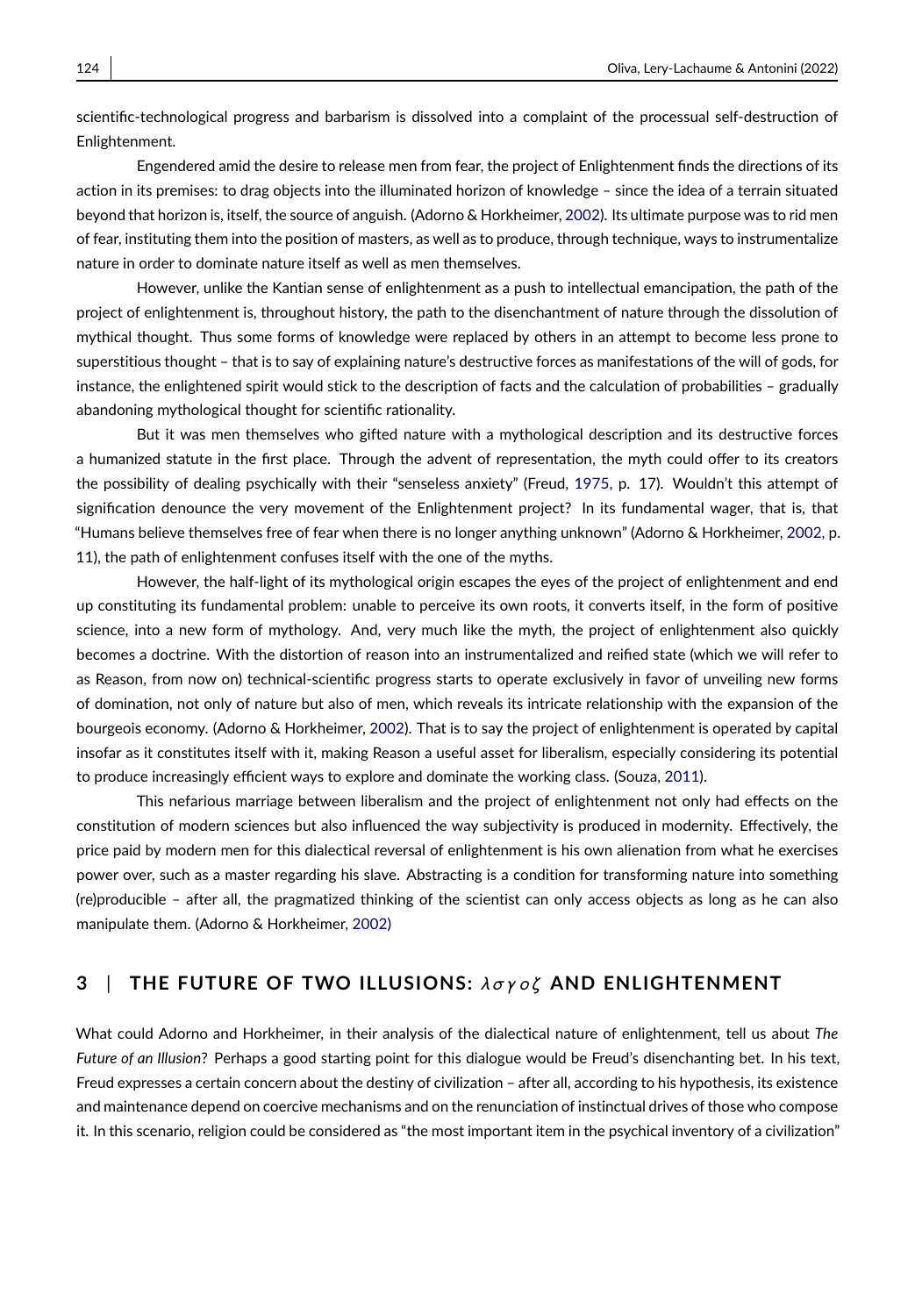(Freud, [1975,](#page-11-2) p. 14). But for what reason?

According to Freud [\(1975\)](#page-11-2), in front of the despair resulting from the failure of civilization to provide complete safety for its creators – that is, to overcome the ultimate threat of death – religious thought emerges symptomatically as a reply to the affliction of uncertainty, diminishing the human sense of helplessness through a system of representations and promises, and offering a good reward for the instinctual renunciation essential for the maintenance of civilization. However, Freud would attribute the statute of illusions to religious thought – mistakes derived directly from and supported by infantile desires – and the diagnosis of "universal obsessive neurosis of humanity" to religion (Freud, [1975,](#page-11-2) p. 43). After all, the excessive and obsessive prohibitions brought by religion were bound to be dissolved by technique, very much like in the clinical treatment of neurosis, in which the symptom recedes with the surpassing of repression mechanisms through the "results of the rational operation of the intellect" (Freud, [1975,](#page-11-2) p. 44).

Even though Freud considered that in the fall of religion there would be a possibility of reconciliation between men and civilization, the progression of science would put the maintenance of social repression and coercion mechanisms at peril, representing a risk for culture itself. In order to guarantee a safe transition, younger generations would need to pass through an "education to reality" (Freud, [1975,](#page-11-2) p. 49) mediated by scientific thought, which would rid mankind of its universal obsessive neurosis. Freud, however, assuming the role of a critic to his own thesis, questions if his belief in science would also not be illusory – or, in other terms, sustained by some sort of desire. While admitting that some of his convictions might indeed be illusions, Freud, in a seemingly contradictory and rather surprising move, enunciates the existence of a deity: "Our God,  $\lambda \sigma \gamma o \zeta$ " (Freud, [1975,](#page-11-2) p. 54), who unlike other gods might not be...:

*"...a very almighty one, and he may only be able to fulfil a small part of what his predecessors have promised. If we have to acknowledge this, we shall accept it with resignation. We believe that it is possible for scientific work to gain some knowledge about the reality of the world, by means of which we can increase our power and in accordance with which we can arrange our life. (Freud, [1975,](#page-11-2) p. 54-55)*

Furthermore,  $\lambda \sigma y \sigma \zeta$  had already proven to withstand the tests imposed by reason and experience through science's numerous and important successes. Such was Freud's faith in  $\lambda \sigma \gamma o \zeta$  that even after admitting the great difficulty in avoiding illusions, he would later state, closing his text, that: "No, our science is no illusion. But an illusion it would be to suppose that what science cannot give us we can get elsewhere." (Freud, [1975,](#page-11-2) p. 56).

The rather contradictory Greek gift bequeathed by Freud reveals itself as more than just an intriguing choice. It introduces a serious issue to psychoanalysis and the psychological practices derived from it. We wonder to what extent this signifier, left without translation in the original text (Freud, [1927\)](#page-11-0), and historically read as reason, can support the practice of a psychoanalysis and psychological practices of enlightenment, compromised with the disenchantment of the unconscious as an attempt to dominate and increase the subject's power over his suffering by seemingly illuminating that which refuses to be known. Furthermore, we discuss what are the possible meanings of "enlightening" to a psychoanalysis compromised with rescuing the less common notion of  $\lambda \sigma y \sigma \zeta$  as speech.

## **4** | **CRITICAL PSYCHOLOGY OR A CRITIQUE OF PSYCHOLOGY**

In order to establish the psychological science within the ideals of enlightenment, we sustain, based on critical psychology and aided by the Frankfurtian thesis, that clinical psychology, with the intention of understanding and apprehending human behavior, makes a clear movement towards an attempt to enlighten the unconscious through the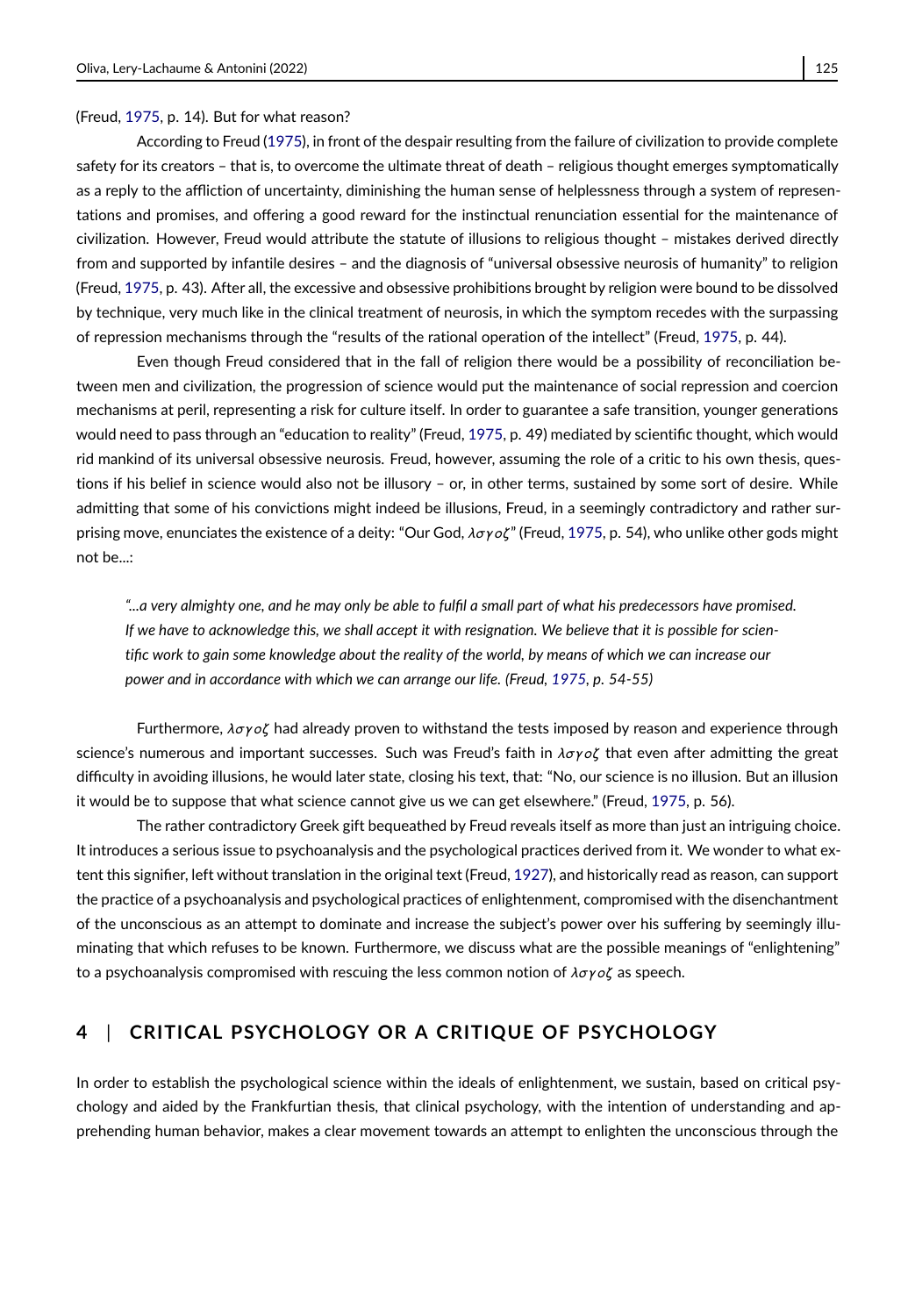pathways of the ego. But before we bring up such points, it is fundamental to briefly establish what we mean by critical psychology. Instead of a univocal field supported by a single epistemological basis, we understand critical psychology as a grouping of several theoretical resources that enables a critique from within psychology itself, based on an investigation of the ideological assumptions and contradictions that inhabit and support mainstream psychological theories, as well as their intimate relationship with the exercise of power. (Parker, [2020;](#page-12-1) Parker, [2007a\)](#page-12-2).

#### **4.1** | **The myth of the enlightened ego**

By examining some mainstream clinical principles closely, we managed to establish the ideological and contradictory character of the theory that sustains it. A "not so hard" task, especially for some specific clinical models such as the ego psychology – considering, for instance, Heinz Hartmann's [\(1969\)](#page-11-4) approach which sustains the idea of adaptation to reality as a perspective for clinical treatment. However, adapting to reality means adapting to capitalist reality, a fact easily overlooked or intentionally ignored in mainstream psychological clinical practice. This political stance of the clinic leads to the ideological assumption that capitalism is reality, and that there is no other possible direction other than adapting to it, successfully naturalizing the conditions of exploitation and oppression which structure capitalist reality (Fisher, [2020;](#page-11-5) Parker, [2007c\)](#page-12-3). This naturalized conception of capitalism allied to the widely spread understanding of subjectivity as one's "internal world" also often leads to the individualization of suffering and to a psychologization of any possibility of political action, as if "the historical materialist critique of political economy itself served to plug a 'gap' or 'lack' in the subject", as criticized by Parker [\(2007b,](#page-12-4) p. 9).

Furthermore, Hartmann [\(1969\)](#page-11-4) suggests that the analytical process should be responsible for making known everything that escapes the "rational control of the ego" (p. 22), since the ego itself would be "a specific organ of adaptation and organization" (p. 80), suppressing everything that belongs to the order of the unconscious and keeping the "irrational instinctual impulses" (p. 49) under control. He even proposes an equivalence between adaptation and health:

*"There is no doubt that there is a positive correlation between rational conduct and adapted conduct, between rational and healthy conduct, and that these correlations have been accepted for a long time" (Hartmann, [1969,](#page-11-4) p. 53).*

Reclaiming the fundamental wager of the enlightenment as its own, ego psychology bestows well-defined outlines to its clinical objectives: an enlightening expedition in the cunning terrains of the unconscious, sustained only by the assumption that by making known its mysterious motivations, it would release the subject from its determinations. Even though ego psychology holds a special place in our critique because of its roots in psychoanalytical theory, it is not the only popular adaptative endeavor amongst clinical psychologists. Radical behaviorism created by Burrhus F. Skinner, for instance, seems to be the proper application of the Popperian positivistic project in the field of psychology. Although Skinner does not claim that bringing up unconscious processes (or unperceived behaviors, if you will) to the illuminated boundaries of consciousness would be a path to a satisfactory treatment, radical behaviorism wagers heavily on adaptative processes such as self-control strategies or, rather, the control of unwanted behaviors through the manipulation of contingencies by the therapist:

*"The collection of facts [of the patient's behavior] is only the first step in a scientific analysis. Demonstrating functional relationships [between such behaviors] is the second. Whenever the independent variables are under control, these relations lead directly to the control of the dependent variable. In the present case,*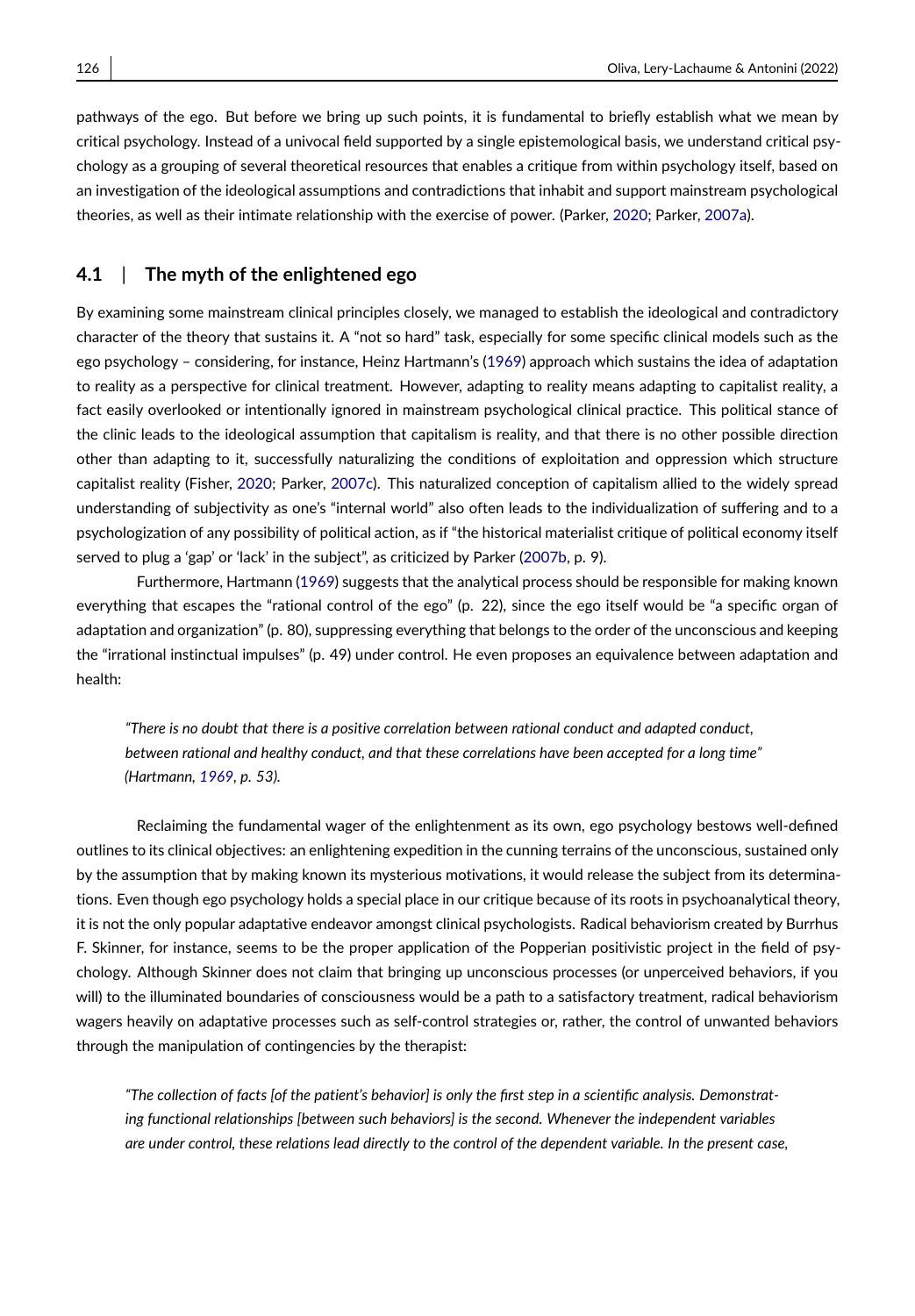*control means therapy" (Skinner, [2003,](#page-12-5) p. 401, emphasis added).*

The basic assumption is that if the behavior was acquired through contingencies of reinforcement, it can also be extinguished or shaped by the action of other external stimuli capable of altering these contingencies. By having control over the determinations of the client's behavior, the therapist can act as a controlling agent, capable of change it according to the client's demand and to his own behavioral repertoire.

By defining behavior as the result of environmental contingencies of reinforcement and individual learning and conditioning history, behaviourism, despite its said disregard for "consciousness", actively declines the hypothesis of the unconscious and reinforces the notion of an undivided subject, losing sight of class conflicts and the historical conditions that produce suffering, focusing, instead, in particular strategies of adaptation. Furthermore, as written by Parker [\(2007c\)](#page-12-3) in regard to Martin-Baró's concerns about psychology and colonialism, treating "psychological problems" with a strictly objective approach was to intentionally overlook the capacity of human beings to be reflexive agents, and that it was necessary to "engage in subjective 'commitment' to deideologisation' in order to give people back the knowledge that had been stolen from them" (p. 161) insofar as "what we know about the world affects what it is possible to do in it" (p. 162).

A similar critique can be extended to other forms of psychotherapy such as the ones that focus on the expansion of awareness, represented mainly by Carl Rogers's Person-Centered Therapy. According to his book *Becoming a Person* [\(2017\)](#page-12-6), Rogers' clinical practice goals consist of suppressing negative attitudes and increasing positive attitudes towards the client's self, as well as trying to provoke a state of genuine affection and feeling of total unity (Rogers, [2017\)](#page-12-6). The first stage of Person-Centered Therapy consists of allowing the organism to experience sensations and emotions that could not be perceived previously so that the client increases his self-awareness. By the end of this process, a true identification of the client's consciousness to his experience is established by transforming the subject into what he "truly" is, enabling an integral experience of full awareness, that is, a state of consciousness that would not cause any distortions to the actual experience – the client experiences the sensation of being a "complete human organism" capable of controlling itself. All of this is achieved through the therapist's facilitation based on empathic understanding. This assumes that the therapist accurately understands what has been experienced by the client and is then able to transmit this understanding back to him, bringing about the experience of awareness. Hence why so often Rogerian interventions in psychotherapy are structurally similar to a paraphrase of the client's speech (Rogers, [2017\)](#page-12-6).

It is important to note that Rogers [\(2017\)](#page-12-6) sometimes substitutes terms such as "subject", "human being" or "individual" for "organism." According to him, the reason behind this is that the latter would generate some sort of an approximation between the category of the 'subject' and its biological state. The organism however is not merely driven by instinct unlike other animals, as it is defined by the attribute of rationality, differing from other species towards a more complex state of existence.

Still in the field of humanistic psychology, Fritz Perls's Gestalt-Therapy is another form of psychotherapeutic intervention motivated by the enlightenment project values. In his book *Ego, Hunger and Aggression: A revision of Freud's theory and method* [\(2002\)](#page-12-7), Perls seems interested in the amplification of the conscious functions and in bringing back the sense of self to those who submit to his technique. According to him, this approach "Far from making us more and more selfish (...), will make us more understanding and objective" (Perls, [2002,](#page-12-7) p. 265). Gestalt-Therapy's task, therefore, is to re-establish the analyst's contact with his patient's self.

In another book entitled *Gestalt-Therapy*, published in 1951 in co-authorship with two other systematizes of his therapeutic model, Perls, considering that Freud's great merit was to build a consistent theory of the organism in relation to the environment, investigates such a relationship as one of the pillars of gestalt-therapy. According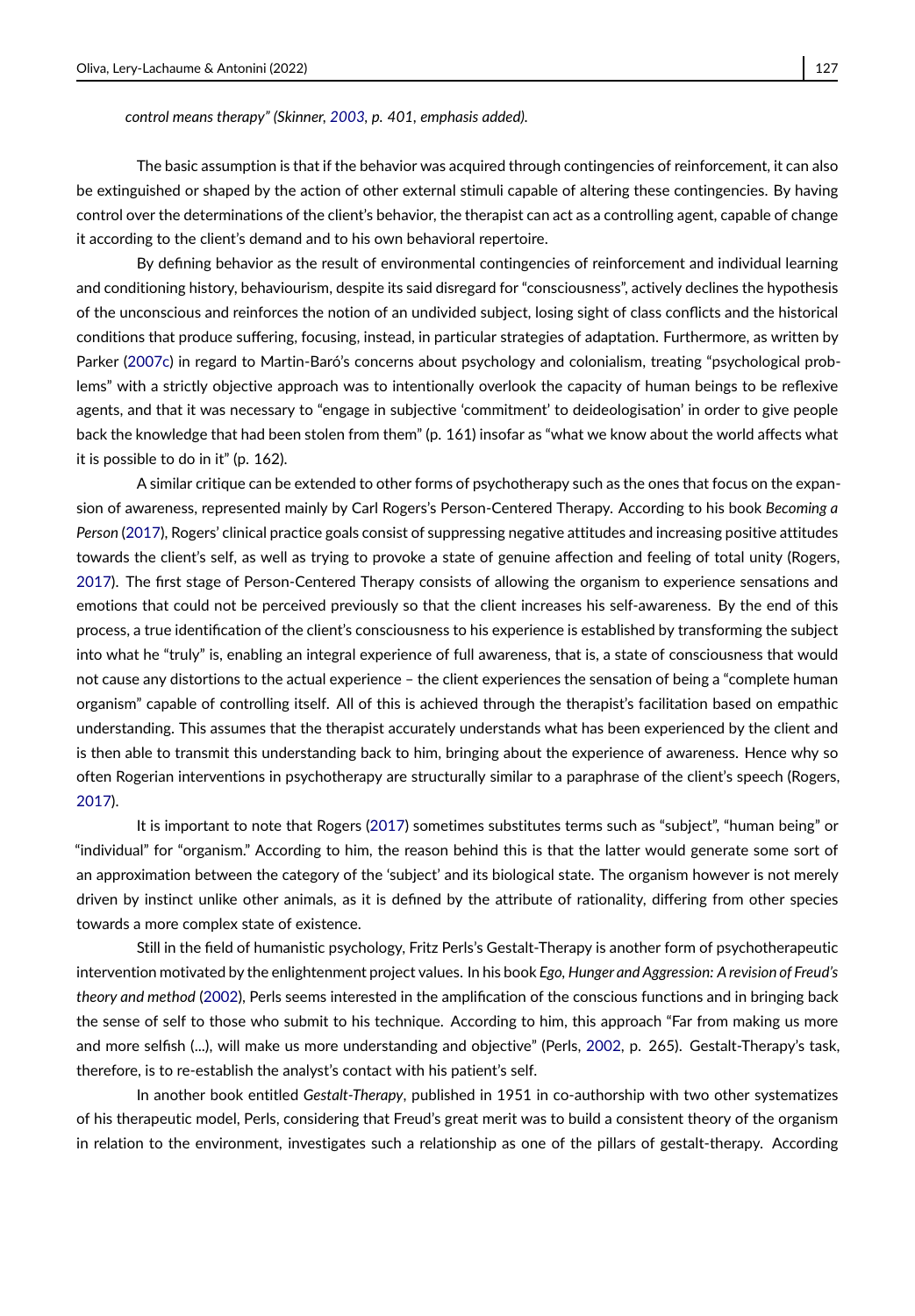to him, the organism would receive care and communication, due to the "organic social nature of certain animals" (Perls et al., [1997,](#page-12-8) p. 178, our translation). In harsh criticism of the notion of the unconscious, Perls refers to the general state of psychology and psychiatry as a "fetish for the unknown" (Perls et al., [1997,](#page-12-8) p. 33, our translation), and proposes, beginning from the idea that the self is always genuine whenever situated in the present. He also suggests that psychotherapy should promote a shift in the client's mental state by focusing on the amplification of perception, in such a way that the client gets in touch with his present experience and perceives himself as a whole, ultimately magnifying his state of awareness.

All in all, awareness expansion therapies and humanistic psychology in general work as an attempt to enlighten that which could not be perceived by the subject, betting on conscious and individual effort as a way to the cure. By following this path, humanistic psychology also fails to recognize historical and social conditions that produce suffering, shifting the focus to the malfunctioning individual, holding the subject responsible for his sorrow and subjectivizing collective matters.

#### **4.2** | **Psychology, ideology, liberalism**

Considering that the current mainstream models of psychotherapy correspond or are inspired by the models mentioned above, it is not too difficult to notice the intricate relationship between psychology – especially in its clinical aspect – and the enlightened tradition. In complete agreement with the Frankfurtian diagnosis bequeathed by Adorno and Horkheimer, such practices are ideologically built around the idea of shedding light upon the unknown to, as a direct consequence, strengthen one's ego and its relationship with reality.

Resuming the notion of critical psychology previously exposed, it is important to bear in mind the fact that to guarantee the effectiveness of economic models it is also necessary to manufacture a model of men and psychology that, in accordance with the assumptions of such model, would produce subjects perfectly fit for its functioning. That is to say that economic models would not only dictate economic relations, but also produce certain forms of rationality, behavioral patterns and specific ways to attain satisfaction as well as to feel satisfied (Pavón-Cuéllar, [2017\)](#page-12-9), transforming them into much more than mere models of economical management, but rather models of subjectivity management. (Safatle, Silva Junior & Dunker, [2021;](#page-12-10) Parker, [2007c\)](#page-12-3).

Let us remember that liberalism postulates, just as psychology, its own conception of the subject, which reinforces its ideology. It is not by accident that Stuart Mill [\(1974\)](#page-12-11) defines the economy as the science that deals with the "moral and psychological laws of the production and distribution of wealth" (p. 298, our translation). For the same reason, Pavón-Cuellar [\(2017\)](#page-12-9) points out that other major authors within the liberal conceptual base, such as Thomas Hobbes, John Locke and David Hume define the human being as naturally and intrinsically competitive, individualistic and selfish, establishing an economic rationality so great that Herbert Spencer would name the human as hedonistic and, according to Safatle, Silva Junior & Dunker [\(2021\)](#page-12-10), Adam Smith would theorize that humans are always seeking the greatest pleasures "at the lowest cost". Based on the ideological assumption that such characteristics would be descriptive of some sort of intrinsic human nature, liberalism and neoliberalism established the illusion of an ego that would be aligned with such economic values, that is, a model of subjectivity "naturally" congruent with liberal ideals. It is as if "everything fits too well (...) how not to be suspicious of such a perfect image?" (Pavón-Cuéllar, [2019,](#page-12-12) p. 29, our translation)

This perfect fit is no mere coincidence. Mainstream psychology traditionally fills the role of a discipline fundamentally guided towards attempts to generate adaptation and expand the consciousness, that is, illuminate whatever escapes from egoic control. Considering this, clinical psychology reclaims the proposal of a subject conscious of itself – a category deemed extremely dear to the bourgeois philosophical tradition (Althusser, [1984\)](#page-11-6) – as mentioned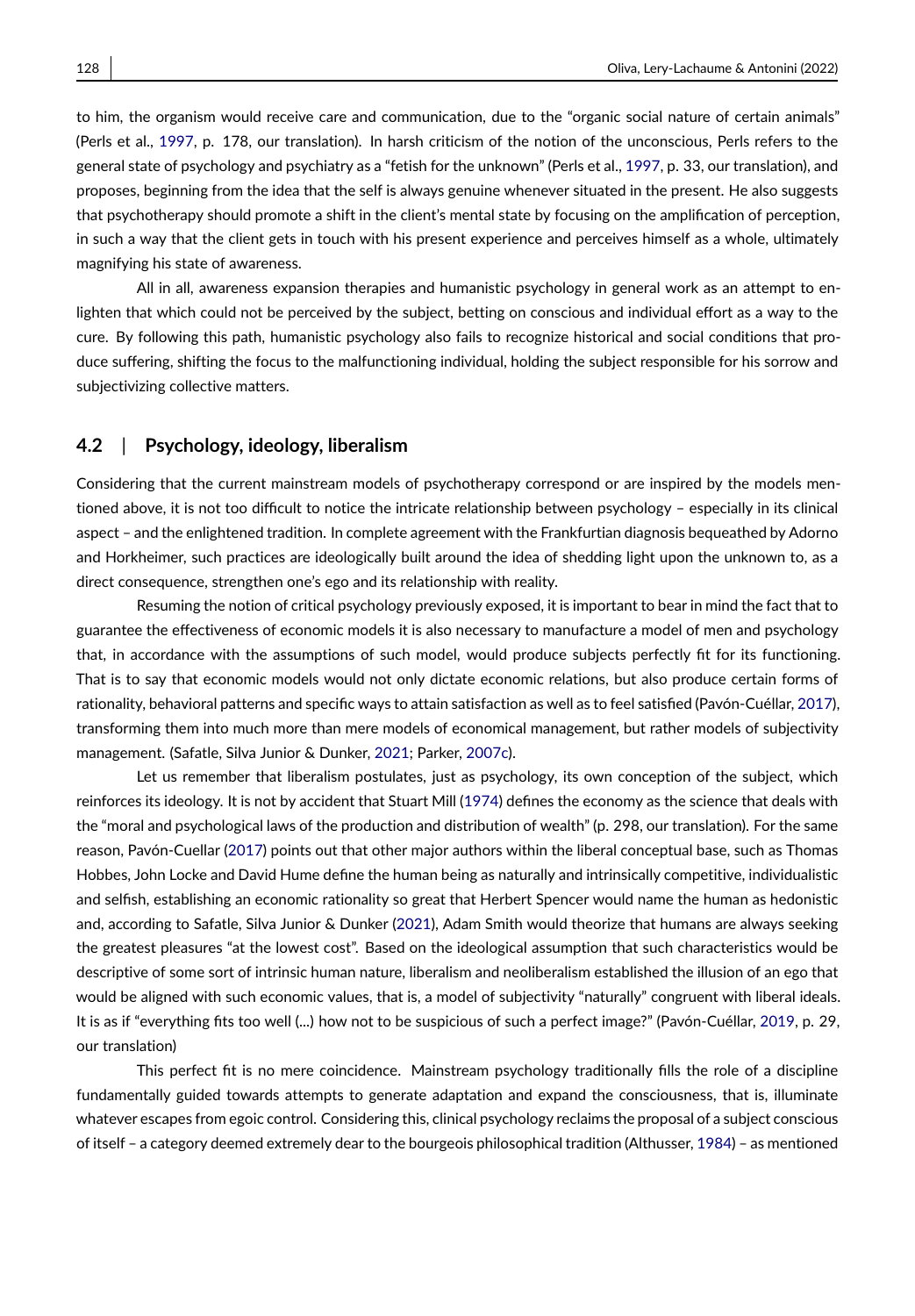above. It would not be absurd to say that mainstream psychology functions mainly as a way of establishing and maintaining neoliberal subjectivity, which is necessary to sustain current models of production and neoliberal ideology.

Furthermore, when considering the analytical understanding that the ego is an instance of synthesis and so aims to suppress any representation that differs from itself, we conclude that the task of traditional psychology corresponds, in the end, to cast into the shadow everything that differs from the liberal conception of men, as well as to cast light into the very core of the subject's alienation, thus functioning as an ideological veil. Mainstream clinical psychology, currently, functions as the application of such project. For these reasons, and as a counterpoint to this, Lacan says that:

*"One trains analysts so that they are subjects in whom the ego is absent. That is the ideal of analysis, which, of course, remains virtual. There is never a subject without an ego, a fully realized subject, but that in fact is what one must aim to obtain from the subject in analyses" (Lacan, [1991,](#page-12-13) p. 246)*

This quote can be interpreted as an attempt to withdraw from the analytical scene the instance responsible for subjective alienation in capitalist economy, and that does not go without radical political implications. As Safatle [\(2020\)](#page-12-14) reminds us:

*"...the clinic developed by Lacan would put into operation processes and devices of strong political resonance (...) operated on a libidinal basis that pushed us out of the relations of submission" (p. 162, our translation).*

## **5** | **LOGOS, OUR GOD OF SPEECH - LACANIAN PERSPECTIVES**

#### **5.1** | **"Critical" Lacan: contextualization elements and meanings of criticism**

The critique of ego psychology, whose challenges in terms of political struggles for emancipation were mentioned above, was one of the priorities of Jacques Lacan's theoretical production from the early 1950s. Briefly resuming this historic fact of psychoanalysis very well examined by the philosopher and psychoanalyst Clotilde Leguil in the chapter "La critique de l'ego" ["The criticism of the ego"] of her essay Sartre avec Lacan [\(2012\)](#page-12-15), we highlight some points which allow us to glimpse the critical scope of the Lacanian proposal, in a sense of criticism that we define in a more specific way from now on. First, it is necessary to recall the value of Lacan's participation in the 1950s structuralist fever. It was not only a question of arousing agitation and unease within the intellectual comfort of the psychoanalytic scene of its time, but also and above all provoking clinicians by denouncing and combating the "deterioration of analytical discourse" (Lacan apud Leguil, [2012,](#page-12-15) p. 86, our translation). Returning to Claudia Lemos's words, we could say that the Lacanian criticism of the ego in the 1950s was a first way to "wake up the dormant discourses" (Lemos, [2009,](#page-12-16) p. 215).

Thus, both in 1953 in the text "Function and field of speech and language in the psychoanalysis" (with the emphasis given to speech and the recognition of the unconscious structured as a language) and in 1960 with "Subversion of the subject and dialectic of desire in the Freudian unconscious" (with the emphasis given to the irreducible eccentricity of desire), ego psychology was in Lacan's crosshair, and becomes the focus of his battle for the rescue of the specificity of the psychoanalysis object: the unconscious as refuse (Verdrängung), whose disappearance in the discourse of the post-Freudians of the early 1950s refers, very symptomatically, to a silencing of the unconscious in the clinic. If on the side of psychoanalytic discourse one no longer speaks of the unconscious, this is the consequence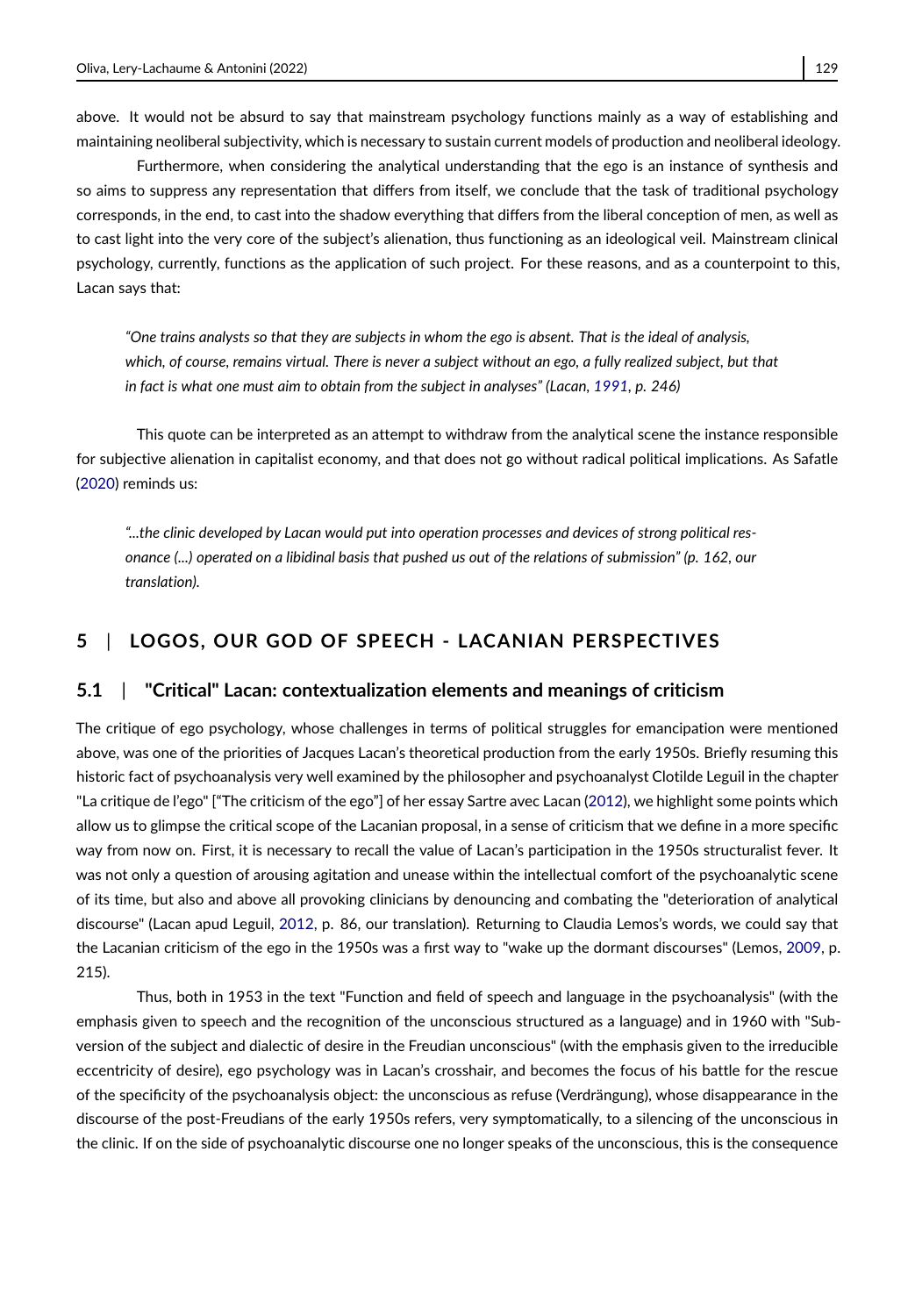of an unconscious that, in the clinic, no longer speaks or, more precisely, of an unconscious that speaks but dies in silence, in the absence of properly analytical listening. This, which was especially significative in the context of the early fifties – and pushed Lacan to the production of "a distinction between the subject and the ego, [...] to purify the unconscious of all that is not him, and restore his Freudian sense" (Leguil, [2012,](#page-12-15) p. 87, our underscores), continues to provoke us in 2021. A criticism, in the sense of the purification evoked by Leguil – we understand: a passage to the sieve, a filtering that works as screening – remains absolutely necessary in a context of vigorous return of the pseudo-Freudian imperative of adaptation to the principle of reality, particularly strong in times of economic, political and sanitary crisis.

With this criticism, it was for Lacan, and it is still for us, a matter of preventing ego psychology's structural confusion between "the orthopedic function of the ego and the symbolic function of the subject" (Leguil, [2012,](#page-12-15) p. 89), refusing any attempt to avoid the psychoanalyst's distress – and, more generally, of a subject's clinic – to an effort to make the human being "walk right". We can say, in this sense, that psychoanalysis holds a critical potential which is consubstantial to its praxis. By welcoming a subject who is not going very well, that is, who does not walk right, whose crippling steps do not fit in the path drawn beforehand by the norms enforced in a certain society, psychoanalysis, in the wake of Freud's *Beyond the Principle of Pleasure* or *The Malaise in Civilization* and the Lacan of Seminar XI, is proposed as a practice of the slip-up. To wander. To walk crooked. To screw up. Its wobbly and paradoxical causality could be formulated by: "Il n'y a de cause que de ce qui cloche" (Lacan, [1973,](#page-12-17) p. 25, translated by us as: there is cause only of/from which goes wrong, limping, hobbling). In this more rigorously psychoanalytic perspective, "limping", dis-orthopedic and refractory to the paths previously traced, our initial question ricochets: can we still invoke, for psychoanalysis, a God Logos, which could potentially approximate psychoanalysis to an enlightened practice? And regarding the horizon of enlightenment and/or illumination, what kind of light can be cast on the unconscious? There, the question of (in)translation that mobilized us in this article finds a fundamental question of psychoanalytic praxis: that of psychoanalytic interpretation and its. . . illuminating scope?

## **5.2** | **"Unconscious": the Freudian bringing to light**

The previous movement of our reflection allowed us to establish the character both mythical and ideological of the various theories of refuse suppression. As if the unconscious constituted a dark zone which would be enough to explore with the right lamp (that of the enlightened analyst chimeric) so that, lighted and instructed, the shadow would withdraw once and for all! In the antipodes of this conception dazzled by its own fatuity, we claim that the unconscious, turbulent and irreducible, is not "enlightenable", for it is itself that illuminates.

Here, it is necessary to specify that the metaphor of the "clarification" of the unconscious, by tipping over, cannot be simply inverted. As examined by Lery-Lachaume (**?**) in an article which aimed to highlight the gulf between the hermeneutic approach and the ethical approach of the unconscious from the Lacanian perspective, as firm as the refusal of the phantasmatic fabulation of enlightenment there is a refusal "of the confused assimilation of the question of the unconscious to the vocabulary of shadow or darkness". We shall not substitute the brilliant "God of Reason" for a dark "God of Ignorance", but rather examine how psychoanalysis operates in light of a special form of rationality, provided by the clearness of the unconscious itself. This is particularly clear if we remember the text "Position of the unconscious," in which Lacan [\(1960\)](#page-12-18) makes the next provocation:

*"To say that the unconscious is not for Freud what is called elsewhere would add little, if we did not hear what we mean: that the unconscious before Freud is not, quite simply. This is because it does not denominate anything worth more as an object, or anything which would deserve us to give it more existence, than*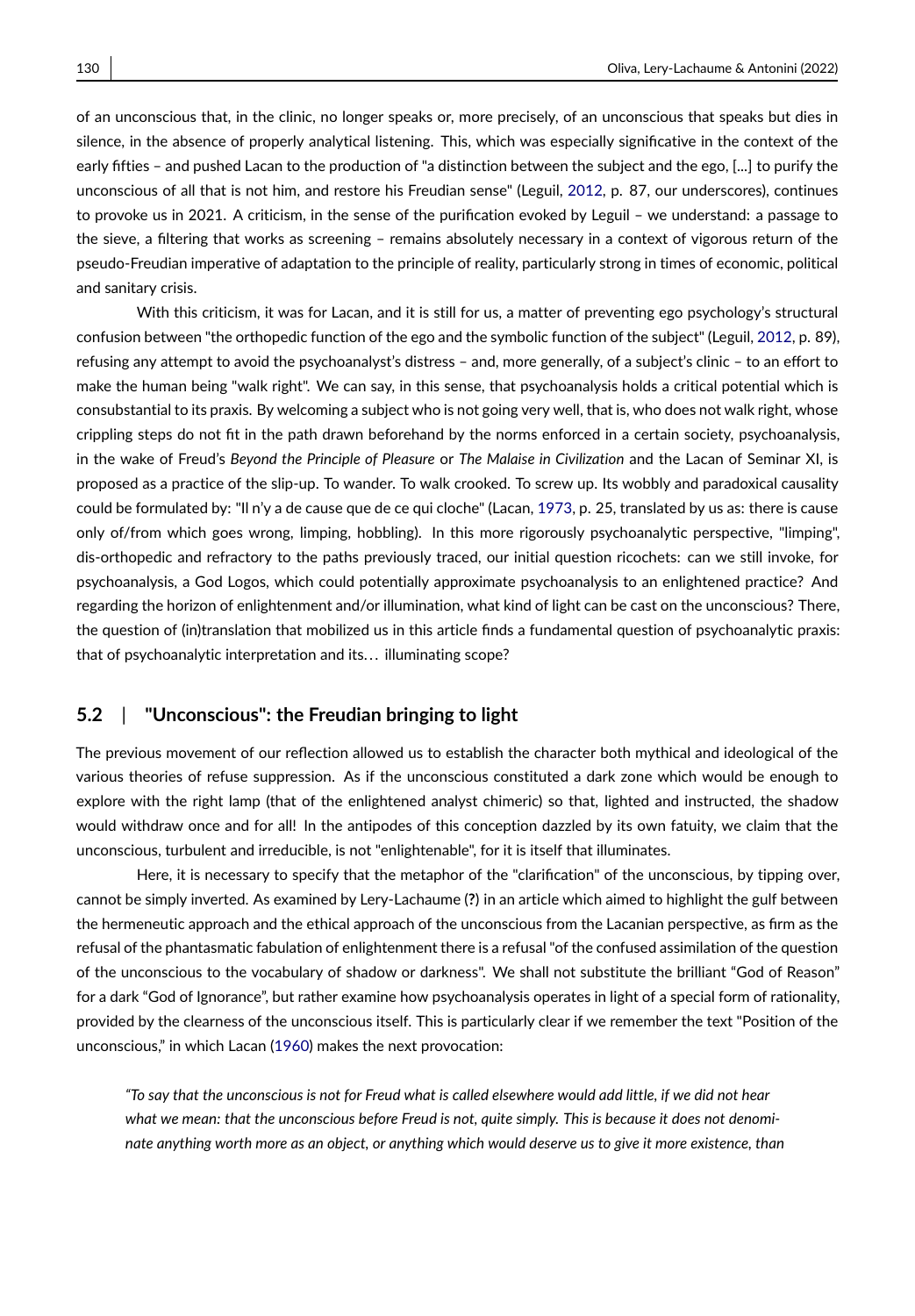*what we would define by situating it in the in-dark [in-noir]. The unconscious before Freud is nothing more consistent than this in-dark, that is, the set of what would be ordered in the various senses of the word "dark", refusing the attribute (or virtue) of the darkness [noirceur] (physical or moral)" [\(1960,](#page-12-18) p. 830 our translation).*

Here, to circumscribe his conception of the unconscious – which does not go without a position from the unconscious, that is, an ethical standpoint – the psychoanalyst restricts the field of the unconscious to the Freudian discovery. Faithful to the famous statement formulated at the opening of his first seminar, according to which "Freudian discovery is the rediscovery, in an abandoned field, of reason" (Lacan, [1953,](#page-11-7) our translation), Lacan produces a distinction between the unconscious before Freud, so little determined that it can be denied an existence, and the unconscious after Freud which, denominated, explored, and taken as an analytical object, becomes the unconscious. Freud, by the constant effort of definition and by the act of denominating, has constituted as "unconscious" what it was not, otherwise what Lacan calls in a very enigmatic (and untranslatable) way: the "*in-noir*". Here are a few words about this thought-provoking neologism. By the prefix "in-", a type of proximity to the "unconscious" (inconscient) seems to be enunciated, disappointed soon after with the addition of a "-noir" far from "-conscious". In addition, the "in-" of the French resonates with the indefinite article "un" ("a"; "an"), but also with the pronoun ("one"). Finally, "noir" (generally translated by "black", but we preferred "dark"), also and mainly refers to "noirceur", that is, in English, to "darkness". In sum, before Freud, there was no unconscious, or not "the unconscious", but there was something like "*one-dark*": an indistinct, shady and gloomy darkness within which the reason was shipwrecked, drowned $^2$  $^2$  . Does that mean that once this light is released by Freud the consistency of the unconscious is guaranteed? We respond by the negative, stating, following Lacan of the "Discourse of Roma", that such a posture of untangled and quiet objectification is a way in which the subject "tries to steal his responsibility" (Lacan, [1953\)](#page-11-7). If it is true that both in clinical and psychoanalytic theory "it is not a question of moving from an unconscious level, immersed in obscurity, to the conscious level, a place of clarity, through who knows what mysterious elevator" (perfect definition of the Enlightenment illusion – Lacan), it is because "[i]t is not about [...] passing to consciousness, but of passing to talk, despite those who are obstinate in remaining closed to it" (Lacan, [1953](#page-11-7) p. 146, our translation).

Could this "passage" not constitute, for our little "theology of psychoanalysis", the index of another way of translating the Freudian God Logos? Far from calling on the reader to trust in the progress of psychoanalytic science, Freud would instead invite us to bet on the analysand talking (the speech of those who do analysis) and on its counterpart, a certain listening – because "it is necessary that the speech be heard by someone there where it could not even be read by anyone" (Lacan, [1953](#page-11-7) p. 146, our translation)?

## **5.3** | **From the light on the unconscious to the lights of the unconscious: Oh my God (of Speech)!**

The foundation of psychoanalysis, as we have just seen, functions as a cut, as a lightning bolt (éclair). Freud, by shining light on the kind of pre-unconscious that Lacan called "one-dark", gave light and birth to the unconscious. With this, the set of heterogeneous elements so called Freudian lapsus (Freudian slips and mistakes), witticisms and, to some extent also dreams, gained an unprecedented luminosity. The previously nebulous and undifferentiated became the object of interpretation. This insight (éclairage) was given on the one hand by the delineation-objectification of the unconscious, through Freud's attentive and questioning posture and, on the other hand, by the denomination, that is, giving the

<span id="page-9-0"></span><sup>&</sup>lt;sup>2</sup> Remembering that in- as prefix evokes both the "without", in this case, something of the order of inconsistency, and the "into", something that refers to an inclusion/submersion "inside".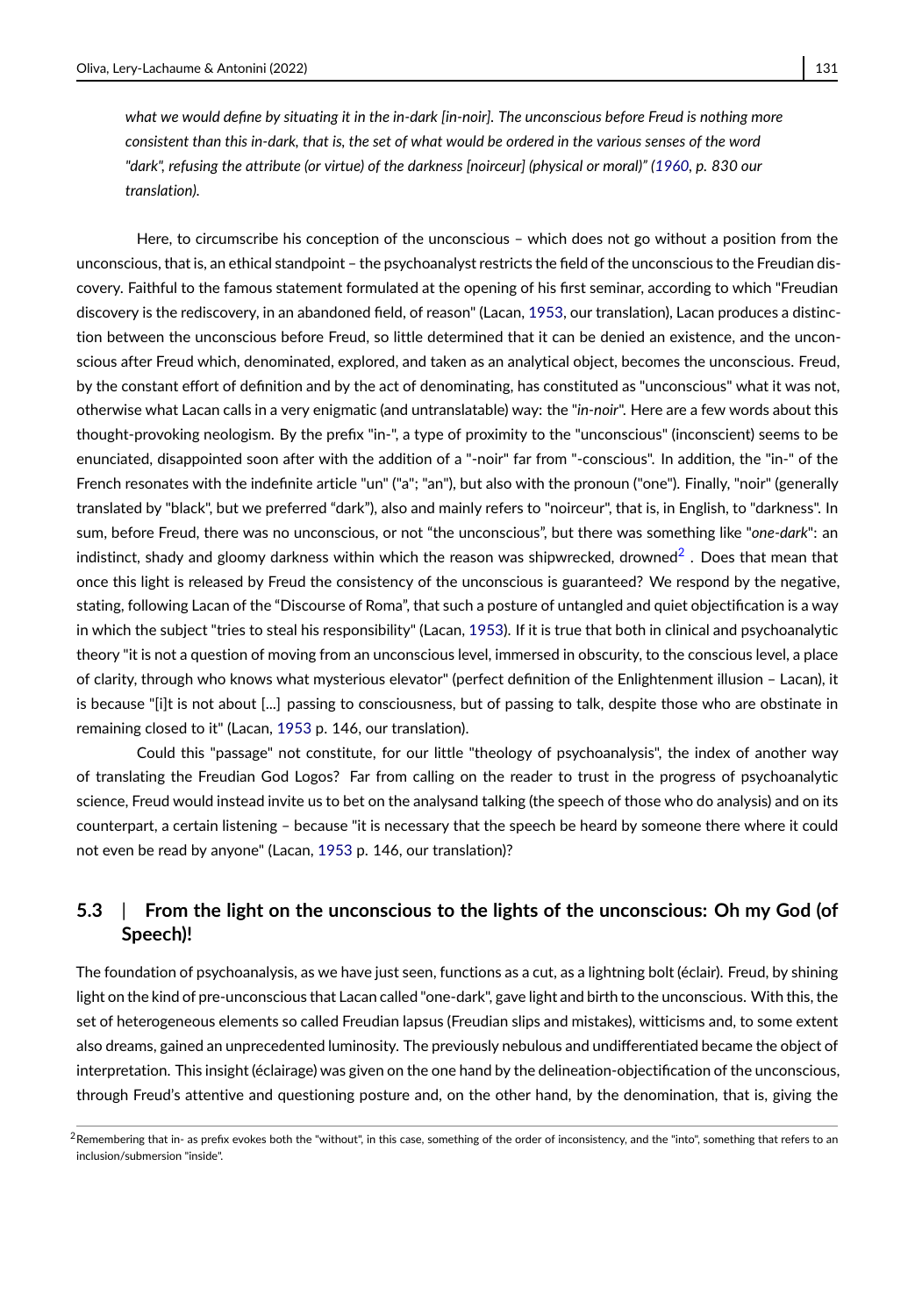anonymous one-dark its famous name of baptism: "unconscious". In other words, the birth of psychoanalysis, this speaking practice also named the "talking cure", is tributary since its genesis of an act of speech. As a rationalizing movement accompanying the psychoanalytic experience, the Logos depends on a speech event.

At this point, a question arises. Is the Freudian logophany – that is, the fact that Freud spoke about the "unconscious" – enough to hedge the psychoanalysts against the return of darkness and, inextricably, from the return to the old obscure reflexes in their practice? Leaving the unconscious "on" requires considerable effort from analysands and analysts. This effort is in the line with the ethics of psychoanalysis, which requires a constant actualization of the founding "act of speech" of psychoanalysis. The thesis that we develop now is as follows: with this actualization of the unconscious, we try at the same time to produce a theoretical elaboration capable of transmitting this "initial light" launched by Freud and also to support a clinic of this-that-passes-to-talk. It is this second point that we would finally like to emphasize, returning now to our previous statement: that the unconscious is not "enlightenable", for it is itself that illuminates.

Let us turn, to this end, to the phenomenology of the analytic session and, more logically, to the path of an analytical cure. What happens in an analysis but precisely enlightening moments, articulated in various modalities of the passage to speech? These times of illumination, however, have nothing to do with the light of the supposed "Enlightenment", but rather with "singular sparkles in the verve of confession" (Lacan, [1964,](#page-12-19) p. 231, our translation, our underscore), that is, moments of sound scintillation in which part of the shadow dissipates, sporadically illuminating this or that specific point of the subject's symptom. "Illuminate", in this sense, must be understood in a precise way, as a fleeting and instantaneous "give a glimpse", whose model is the "flash" of the Freudian Wit. Now, such praxis – which we propose to call the flash of lightning clinic – supposes a specific way of interpreting supported by a type of listening precisely oriented to what, in talking, equivocates, makes a gap, a hole. There, the criticism of the pretensions of the enlightened unconscious defenders must go through a criticism of the hermeneutic usurpation of psychoanalysis, and defend a non-hermeneutic theory of psychoanalytic interpretation according to which:

*The interpretation is aimed at a constitutive discontinuity induced by the effects of the signifier, [only able to make] the desire sound as the truth of the subject, [which] arises as an ecstasy of the signifier", shining in the speech as an articulation of signifiers (Lery-Lachaume, [2016,](#page-12-20) p. 81, our translation).*

*The interpretation is not [...] a restitution of a hidden meaning, or even the constitution of a new meaning; it is an intervention of the analyst who comes to chant the backflow of the dimension of nonsense (and thus the operation of the signifier) in the discourse. And what matters in saying it is not so much 'what is said in saying,' [ce qui est dit dans le dire] [...] that the 'said saying' [le dire dit] in a way; or better yet: to say it [le dire], in the double meaning of the statement and the act of enunciation that liberates,' like a gleam (Lery-Lachaume, [2016,](#page-12-20) p. 79, our translation).*

We see here the ramifications of analytical lightning: First, the unconscious talks and can occasionally be said; Second, psychoanalytic listening provides, in a transferential situation, a sound box (a speaker!) for the unconscious, Finally, the interpretation, which is the "critical" responsibility of the analyst's glimpse, suspends the enunciation, catching in the net of the speech a detail that will only make sense in the only-after [après-coup] of that dazzling disruption time. "Waking up the dormant discourses" (Lemos, [2009,](#page-12-16) p. 215), in a second and thundering sense of the awakening.

These clarifications allow us to listen in a renewed way to the Lacanian formulation of the unconscious causality analyzed above: "Il n'y a de cause que de ce qui cloche" (Lacan, [1973,](#page-12-17) p. 25): what causes, it is what sounds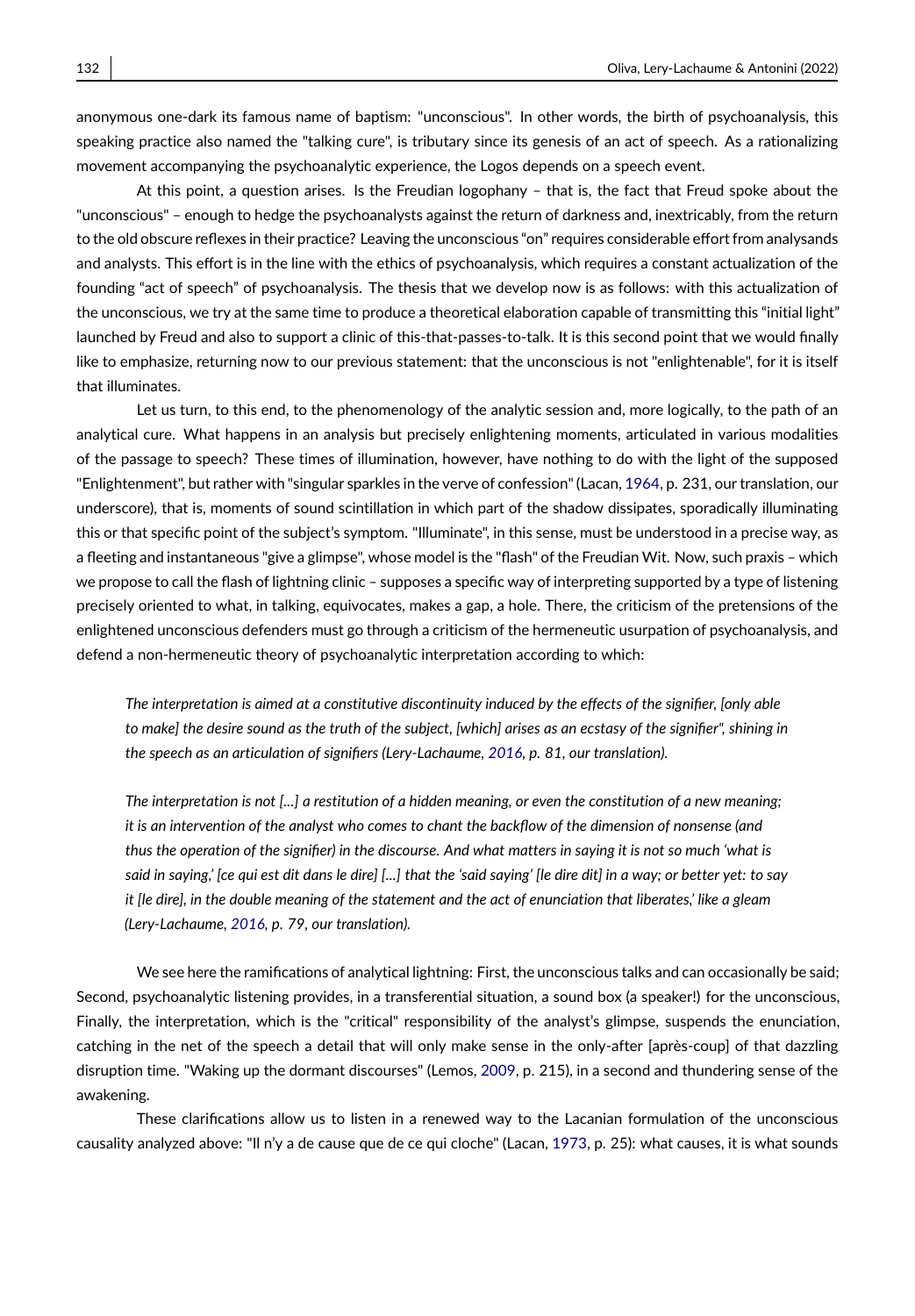off. These words invite us, moreover, to point to the theoretical need for a rearticulation of "knowledge" as a category, fundamental in the reflection that has occupied us so far. On this subject, we leave the final word to Lacan, ironically critical and instigating, which can guide both our making theory (choice of the modalities of transmission) and our clinical practice (response to the actuality of the unconscious):

*It is an invention of pedagogues, that "knowledge is acquired by the sweat of his forehead", we will soon be told, as if it were necessarily correlated with the oil of our vigils. With good electric lighting, we dispense with it! But I ask you: have you ever... I don't say "learned" because learning is a terrible thing, you have to go through all the bullshit of those who explain things to you, and that's painful to raise... but isn't knowing something always something that happens in a flash?" (Lacan, [1968,](#page-12-21) p. 99, our translation)*

## **6** | **CONCLUSION**

Will we still call " $\lambda \sigma$ yoζ" our God? No reason not to, but under the condition that the dimensions of contradiction, enigma, and untranslatability of this God are reaffirmed. (Un)guided by the multiple senses of "λσγοζ", we tried to reflect on the nature of the lights that sparkle when we deal with the unconscious. At first, we resume the concept of Enlightenment bequeathed by Adorno and Horkheimer [\(2002\)](#page-11-1) as well as the reformulated notion of Reason resulting from its dialectical relationship with the myth to finally introduce a discussion of the contradictions that accompany Freud's paradoxical invocation of  $\lambda \sigma y \sigma \zeta$  and the implications that its possible translations impose to psychoanalysis. On the one hand, the Enlightened reading of the Freudian leap of faith which by instituting a God Reason opens the way for the development of the current mainstream clinical practices that operate an attempt to disenchant the unconscious, removing it from the analytical scene. These practices seem to find their strength in the bourgeois notion of individual, conscious of itself under the aegis of the ego, and often culminate in adaptative practices. On the other hand, the lightening actualization of the God  $\lambda \sigma \gamma o \zeta$  considered as an event, led us to support the thesis according to which, in psychoanalytical scope, there is only illumination of what highlights. This highlighting involves a kind of operative trinity which is, in fact, a triple happening: talking (of the analysant), listening (of the analyst), interpretation (of the unconscious). Talking... (say it...) saying caught (!). And, as Lacan announced on December 18, 1973: "if (the) saying [le dire] is an event, Lord knows what consequences it can have!" (Lacan, [1973,](#page-12-17) p. 28, our translation)

#### **references**

<span id="page-11-6"></span>Althusser, L. (1984) *Freud e Lacan, Marx e Freud*. Rio de Janeiro: Graal.

- <span id="page-11-3"></span>Cassin, B. (2018) *Dicionário dos intraduzíveis*. Belo Horizonte: Autêntica.
- <span id="page-11-5"></span>Fisher, M. (2020) *Realismo Capitalista: é mais fácil imaginar o fim do mundo do que o fim do capitalismo?* São Paulo: Autonomia Literária.
- <span id="page-11-0"></span>Freud, S. (1927) *Die Zukunft einer Illusion*. Leipzig, Viena e Zurique: Internationaler Psychoanalytischer Verlag.
- <span id="page-11-2"></span>— (1975) *The Future of an Illusion*. New York: W. W. Norton Company.
- <span id="page-11-4"></span>Hartmann, H. (1969) *Ensayos sobre la psicología del Yo*. México: Fondo de Cultura Econômica.
- <span id="page-11-1"></span>Horkheimer, M. and Adorno, T. W. (2002) *Dialectic of enlightenment*. Stanford University Press.
- <span id="page-11-7"></span>Lacan, J. (1953) "discurso de roma". In *Outros escritos* (ed. J. Zahar). Rio de Janeiro.